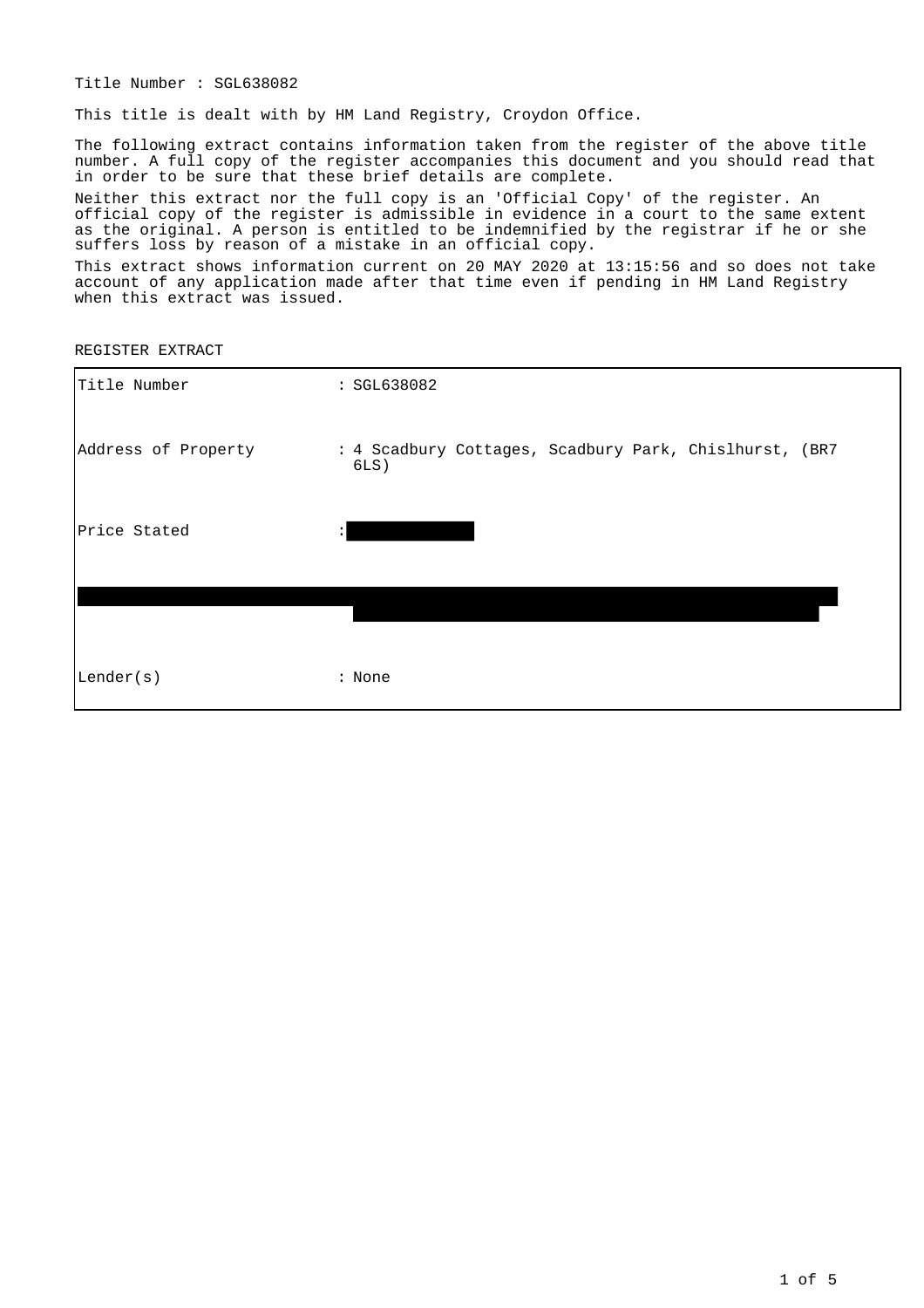## Title number SGL638082

This is a copy of the register of the title number set out immediately below, showing the entries in the register on 20 MAY 2020 at 13:15:56. This copy does not take account of any application made after that time even if still pending in HM Land Registry when this copy was issued.

This copy is not an 'Official Copy' of the register. An official copy of the register is admissible in evidence in a court to the same extent as the original. A person is entitled to be indemnified by the registrar if he or she suffers loss by reason of a mistake in an official copy. If you want to obtain an official copy, the HM Land Registry web site explains how to do this.

# A: Property Register

This register describes the land and estate comprised in the title.

BROMLEY

- 1 The Freehold land shown edged with red on the plan of the above Title filed at the Registry and being 4 Scadbury Cottages, Scadbury Park, Chislhurst, (BR7 6LS).
- 2 (04.09.2002) The Transfer dated 8 August 2002 referred to in the Charges Register was made pursuant to Part V of the Housing Act 1985 and the land has the benefit of and is subject to such easements as are granted and reserved in the said Deed and the easements and rights specified in paragraph 2 of Schedule 6 of the said Act.
- 3 (04.09.2002) The Transfer dated 8 August 2002 referred to above contains a provision as to boundary structures.
- 4 (20.07.2012) A new title plan based on the latest revision of the Ordnance Survey Map showing the land added to the title by blue tinting has been prepared.
- 5 (20.07.2012) The land has the benefit of the rights granted by but is subject to the rights reserved by the Transfer dated 12 July 2012 referred to in the Charges Register.
- 6 (20.07.2012) The Transfer dated 12 July 2012 referred to above contains a provision as to light and air and a provision relating to the passing of easements as therein mentioned.

## B: Proprietorship Register

This register specifies the class of title and identifies the owner. It contains any entries that affect the right of disposal.

Title absolute

#### $1$   $(04.09.2002)$ Scadbury Cottages, Scadbury Park, Chislhurst, Kent BR7 6LS.

2 (04.09.2002) RESTRICTION: No disposition by a sole proprietor of the land (not being a trust corporation) under which capital money arises is to be registered except under an order of the registrar or of the Court.

## C: Charges Register

This register contains any charges and other matters that affect the land.

1 The land is subject to rights of drainage and rights in respect of water, gas and electricity supply services.

and John Marsham-Townshend and (3) J.W. Ellingham Limited (Purchaser)

2 A Conveyance of other land dated 7 January 1936 made between Sydney Marsham-Townshend (Vendor) and (2) Hugh Sydney Marsham-Townshend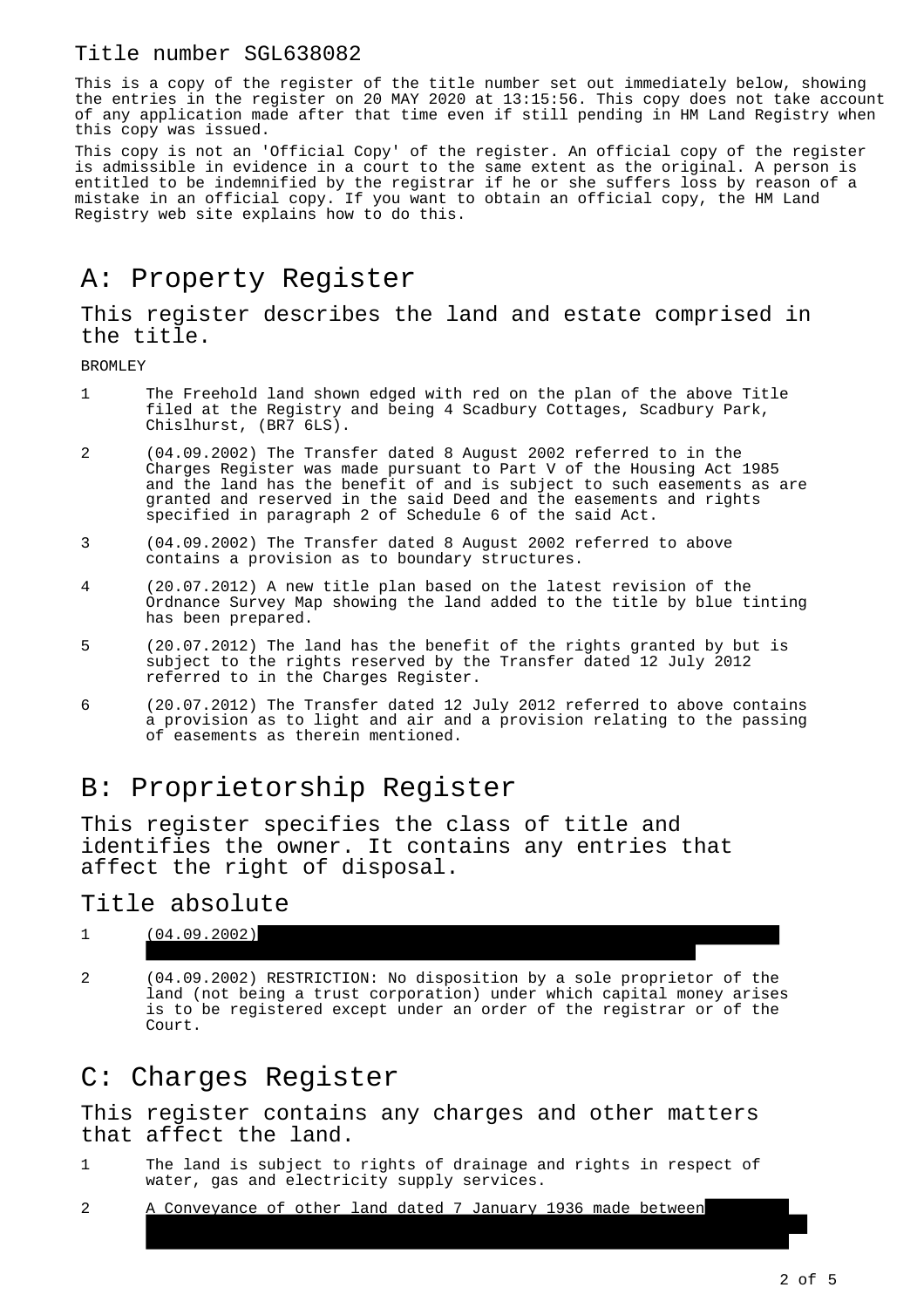## C: Charges Register continued

contains covenants by the vendor details of which are set out in the schedule of restrictive covenants hereto.

3 A Transfer of the land in this title and other land dated 6 April 1992 made between (1) The Mayor and Burgesses of the London Borough of Bromley and (2) BroomleighHousing Association Limited contains covenants by the Vendor details of which are set out in the schedule of restrictive covenants hereto.

made between (1) The Mayor and Burgesses of The London Borough of Bromley and (2) Anthony Leon Carew and Lisa Mary Carew contains

4 (04.09.2002) A Transfer of the land in this title dated

restrictive covenants.

NOTE: Original filed.

- 5 (04.09.2002) A charge having the priority specified in section 156 of the Housing Act 1985 to secure the liability under the covenant to repay discount contained in the Transfer dated 8 August 2002 referred to above.
- 6 (20.07.2012) The land tinted blue on the title plan is not affected by the Transfer dated 8 August 1985 referred to above.
- 7 (20.07.2012) A Transfer of the land tinted blue on the title plan dated 12 July 2012 made between ( Borough of Bromley and (2) Anthony Leon Carew and Lisa Mary Carew

NOTE: Copy filed under SGL731988.

contains restrictive covenants.

## Schedule of restrictive covenants

1 The following are details of the covenants contained in the Conveyance dated 7 January 1936 referred to in the Charges Register:-

(1) FOR the benefit of the land of the Vendor coloured green and hatched red respectively on the plan thereto or the part thereof for the time being remaining unsold and so as to bind the land thereby conveyed and the owners and occupiers thereof for the time being of the Purchaser thereby covenanted with the Vendor that the Purchaser and the persons deriving title under it would thenceforth at all times thereafter observe and perform all and singular the restrictions and stipulations mentioned in the Fourth Schedule thereto.

(2) FOR the benefit of the land thereby conveyed and every part thereof and so as to bind the land of the Vendor coloured green and hatched red respectively on the plan thereto and the owners and occupiers thereof for the time being of the Vendor thereby covenanted with the Purchaser that the Vendor and all persons deriving title under him would thenceforth at all times thereafter observe and perform the said restrictions and stipulations mentioned in the Fourth Schedule thereto Proviso that the Vendor and his successors in title owners for the time being of the land coloured green and hatched red respectively on the plan or of so much thereof as for the time being remained unsold or undisposed of at the request of the Purchaser or its successors in title owners for the time being of the land thereby conveyed or so much thereof as for the time being remained unsold or undisposed of and the Purchaser and its successors in title owners for the time being of the land thereby conveyed or of so much thereof as for the time being remained unsold or undisposed of at the request of the Vendor or the persons deriving title under him owners for the time being of the land coloured green and hatched red respectively on the said plan or of so much as remained unsold might release or vary any of the said restrictions or stipulations affecting the land thereby conveyed or the land coloured green and hatched red respectively on the said plan as the case might be.

#### THE FOURTH SCHEDULE

PARTICULARS OF RESTRICTIONS IMPOSED ON THE LAND HEREBY CONVEYED AND THE LAND OF THE VENDOR COLOURED GREEN ON THE PLAN HERETO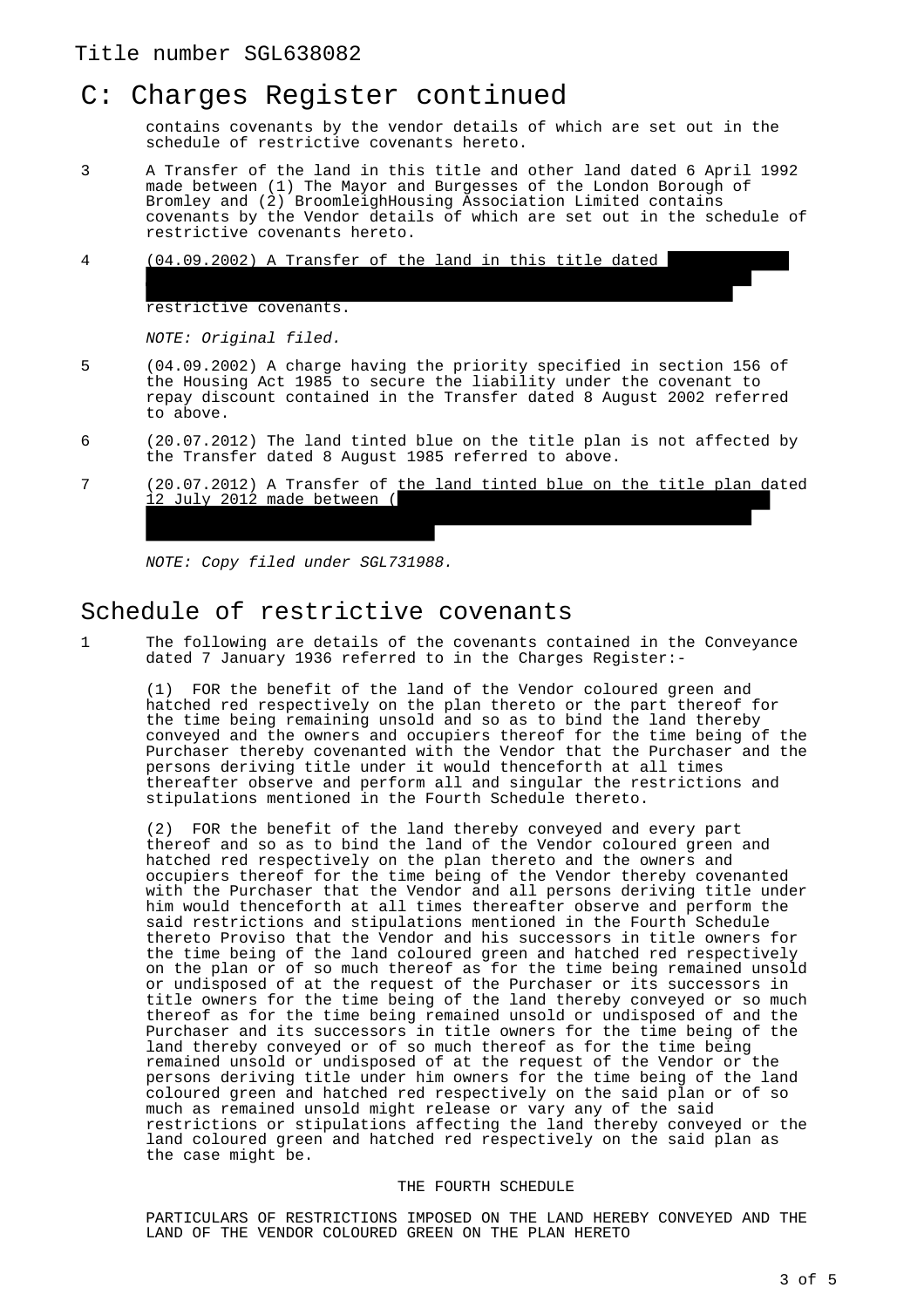### Title number SGL638082

### Schedule of restrictive covenants continued

1. IN this Schedule "the said land" in regard to the covenants by the Purchaser hereinbefore contained means the land hereby conveyed and in regard to the covenants by the Vendor means the land coloured green on the plan hereto.

2. NO building erection or obstacle of any kind shall be erected or placed within three feet of the boundary shown by a red verge line on the plan hereto of the land hereby conveyed (in this Schedule "the said land") except the fence to be erected upon the said boundary under the covenant by the Purchaser hereinbefore contained and cross fences therefrom to building plots.

3. NO asbestos tiles shall be used for the roofs of any building erected upon the said plan.

4. NO part of the land hereby conveyed shall be called Scadbury Park or bear any title incorporating the word "Scadbury" without the consent in writing of the Vendor.

5. NO clay or lime shall be burnt upon any part of the said land.

6. NO part of the said land shall at any time hereafter be used for the purpose of a manufactory mill pumping station gas-works for producing or supplying electric lighting or power (except such as shall be privately produced for use and consumption on the said land and building thereon) or for the purpose of a hospital for infectious diseases or asylum and no such manufactory mill pumping station gasworks works for producing or supplying electric lighting or power except as aforesaid and no such hospital or asylum shall at any time be erected opened or carried on upon the said land and no part of the said land or any building thereon shall be used for the purposes of an aerodrome or a racing track or a dirt track or for any offensive noisy or dangerous trade business or occupation.

7. In this Schedule the expression "the Vendor" shall include the successors in title of the Vendor hereinbefore named the owner or owners of the Scadbury Park Estate or the unsold part thereof for the time being.

NOTE 1: The parts of the land coloured green referred to in clause (1) above on the conveyance plan included in the title are tinted pink on the filed plan. No part of the land hatched red is included in the title

NOTE 2: The boundaries between the points lettered A B C and D on the title plan abut upon the red verge line referred to in clause 2 above.

2 The following are details of the covenants contained in the Transfer dated 6 April 1992 referred to in the Charges Register:-

7. "THE Vendor covenants with the Purchaser for the benefit of the whole and every part of the property to observe and perform the stipulations conditions and covenants contained or referred to in the Sixth Schedule.

THE Vendor also covenants with the Purchaser in respect of any part of the Retained Land which comprises the accessways and/or utilities defined in the Sixth Schedule that the Vendor will not transfer or grant a lease thereof except to a person or persons who have first executed a Deed expressed to be made in favour of the Purchaser or their successors in title of the Property of any part thereof by which the person or persons covenant in the terms set out in Clause 7 and this Clause 8 and will not charge the whole of any part of the Property except to a person or persons who covenant with the Purchaser that no transfer will be made or lease granted under any power of sale or of leasing arising by virtue of the charge except to a person who has executed a Deed in the terms referred to above.

#### THE SIXTH SCHEDULE

("Vendor's Covenants" - Clause 7)

The Vendor and its successors in title hereby covenant with the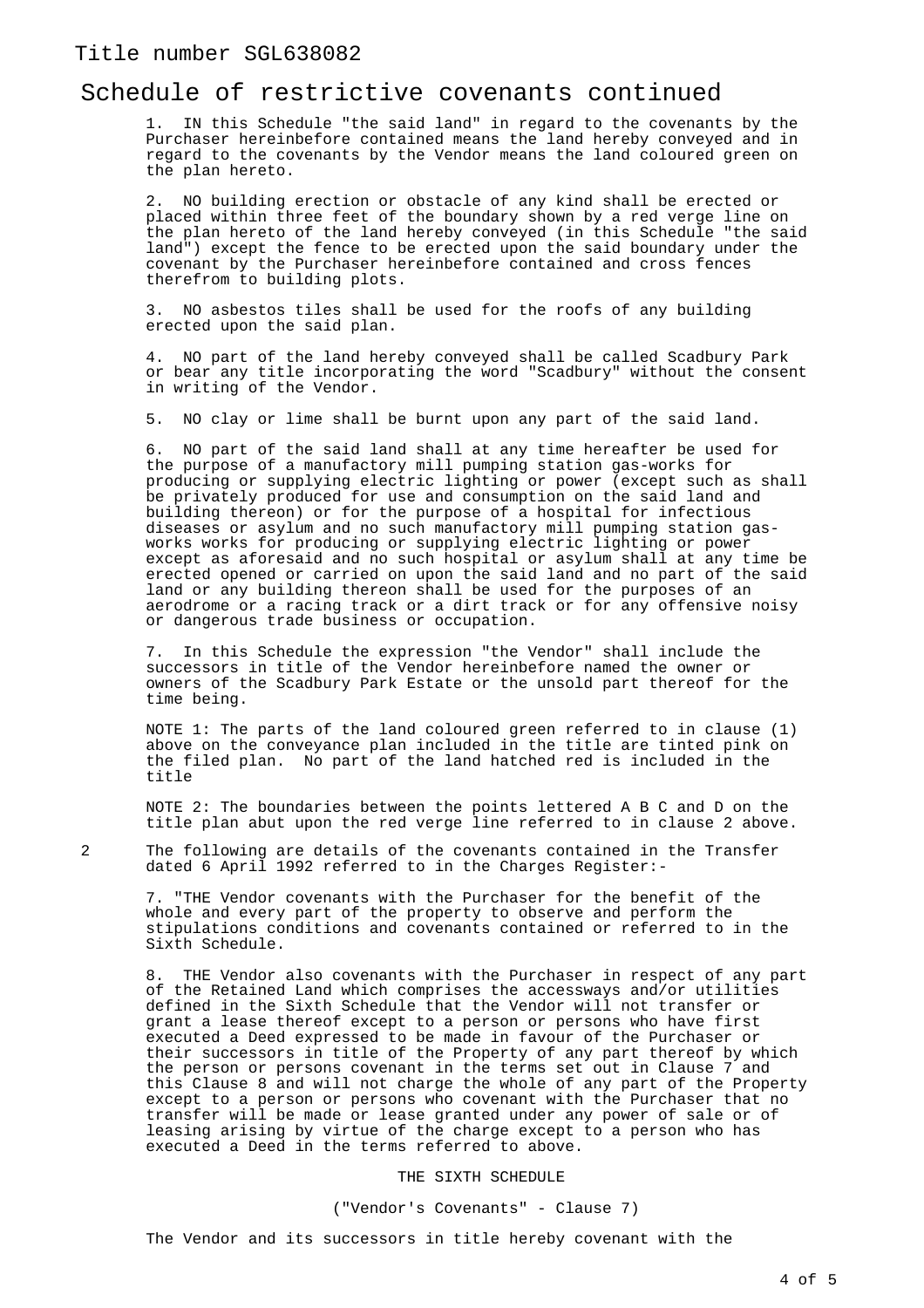### Title number SGL638082

## Schedule of restrictive covenants continued

Purchaser and its successors in title from time to time and at all times hereafter well and substantially to light repair maintain cleanse and renew.

(a) All forecourts carriageways roads highways paths ways and passages affording access to or egress from the Property (hereinafter called "the accessways") and

(b) All sewers drains watercourses pipes wires vents chimneys ducts shafts cables cisterns tanks gutters and all other conducting media or apparatus for the provision of foul and surface water drainage electricity gas water telephone heating ventilation air conditioning the passage of smoke and fumes and all other utilities and services serving the Property (hereinafter called 'the utilities')

situate in under or upon the Retained Land which now or any time within the Perpetuity Period shall pass to run to or from the Property until such time as the accessways and or the utilities shall become adopted by the appropriate public authority and maintainable at the public expense.

End of register